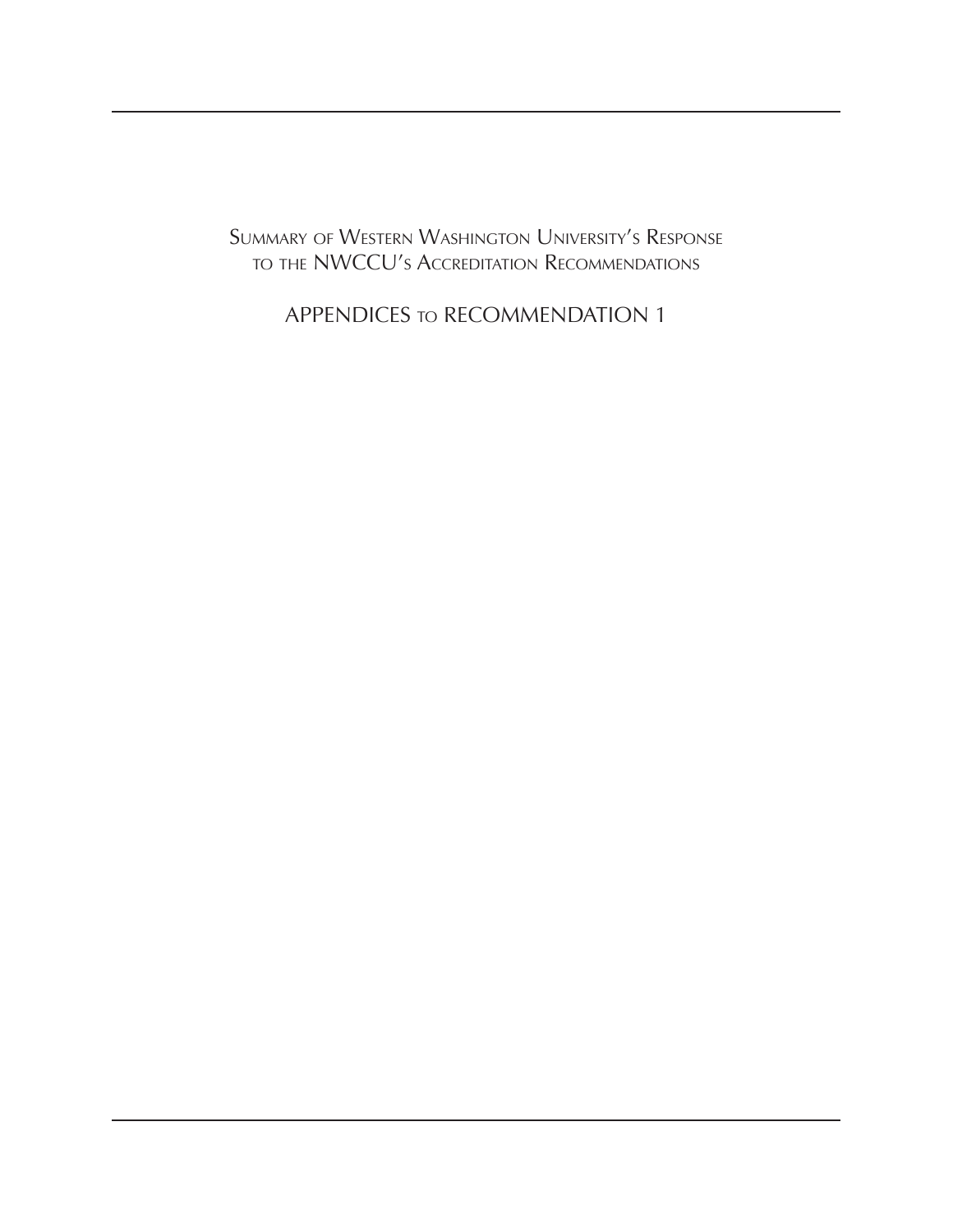| $\mathbf{1}$   | <b>Western Washington University</b>                                                                                                                                                 |
|----------------|--------------------------------------------------------------------------------------------------------------------------------------------------------------------------------------|
| $\overline{2}$ | Principles, Guidelines and                                                                                                                                                           |
| 3              | Processes                                                                                                                                                                            |
| $\overline{4}$ |                                                                                                                                                                                      |
| 5              | For                                                                                                                                                                                  |
| 6              | Adjustments to the 2010-11 Annual Operating Budget                                                                                                                                   |
| 7              | and                                                                                                                                                                                  |
| 8              |                                                                                                                                                                                      |
| 9              | Building the 2011-13 Biennial Operating Budget Request                                                                                                                               |
| 10             |                                                                                                                                                                                      |
| 11             | Prepared by University Planning and Budgeting <sup>1</sup>                                                                                                                           |
| 12             | <b>Introduction</b>                                                                                                                                                                  |
| 13             |                                                                                                                                                                                      |
| 14             | If the following seems complicated, well, it is. Simultaneously, we build biennial operating                                                                                         |
| 15             | budget requests; after the Legislature and Governor have acted, we then must take their                                                                                              |
| 16<br>17       | actions on our requests and build actual operating budgets; and, as is the case currently with<br>the 2010-11 budget, a legislatively approved budget that we have already ourselves |
| 18             | approved for the university may have to be redone if, through the supplemental budget                                                                                                |
| 19             | process of the State, there are substantial changes to what had been previously allocated to                                                                                         |
| 20             | us.                                                                                                                                                                                  |
| 21             |                                                                                                                                                                                      |
| 22             | Right now, we have two immediate budget responsibilities:                                                                                                                            |
| 23             |                                                                                                                                                                                      |
| 24             | Our budget for the second year of the current biennium must be finalized. Usually,                                                                                                   |
| 25<br>26       | this is a routine matter where we fine tune earlier decisions made as we built a<br>budget for the biennium based upon the final legislative outcomes. This year,                    |
| 27             | adjustments to the 2010-11 operating budget are not routine. This is because, with                                                                                                   |
| 28             | the state's worsening financial situation, we are sure to be required to incorporate                                                                                                 |
| 29             | significant additional cuts to the 2010-11 budget.                                                                                                                                   |
| 30             |                                                                                                                                                                                      |
| 31             | In what is, usually, a more routine process, we must build our budget <i>request</i> for the                                                                                         |
| 32             | next (2011-13) budget. That budget request needs to be built bottom up, must be                                                                                                      |
| 33             | approved by our Trustees, and then be received by the Governor's Office in time for                                                                                                  |
| 34<br>35       | the Governor to meet the Constitutional obligation to propose, in December, 2010, a<br>budget for the 2011-13 biennium.                                                              |
|                |                                                                                                                                                                                      |

<span id="page-1-0"></span> $1$  Our strategic budget planning processes have been through many drafts, beginning last year with consideration by many bodies and discussion via web forums. More recently, a number of groups participated in debriefing on "lessons learned" from last year's experiences with the then new process and modifications were made. Regular discussions about process have taken place in the widely representative University Planning and Resources Council, a standing body of the Faculty Senate, and roles for the UPRC have been built into the current approach. That approach, described in this document, has been approved by the President and Vice Presidents after discussions involving many groups, including in open meetings with our Trustees. Routinely, we will continue to debrief on lessons learned and then further improve the processes.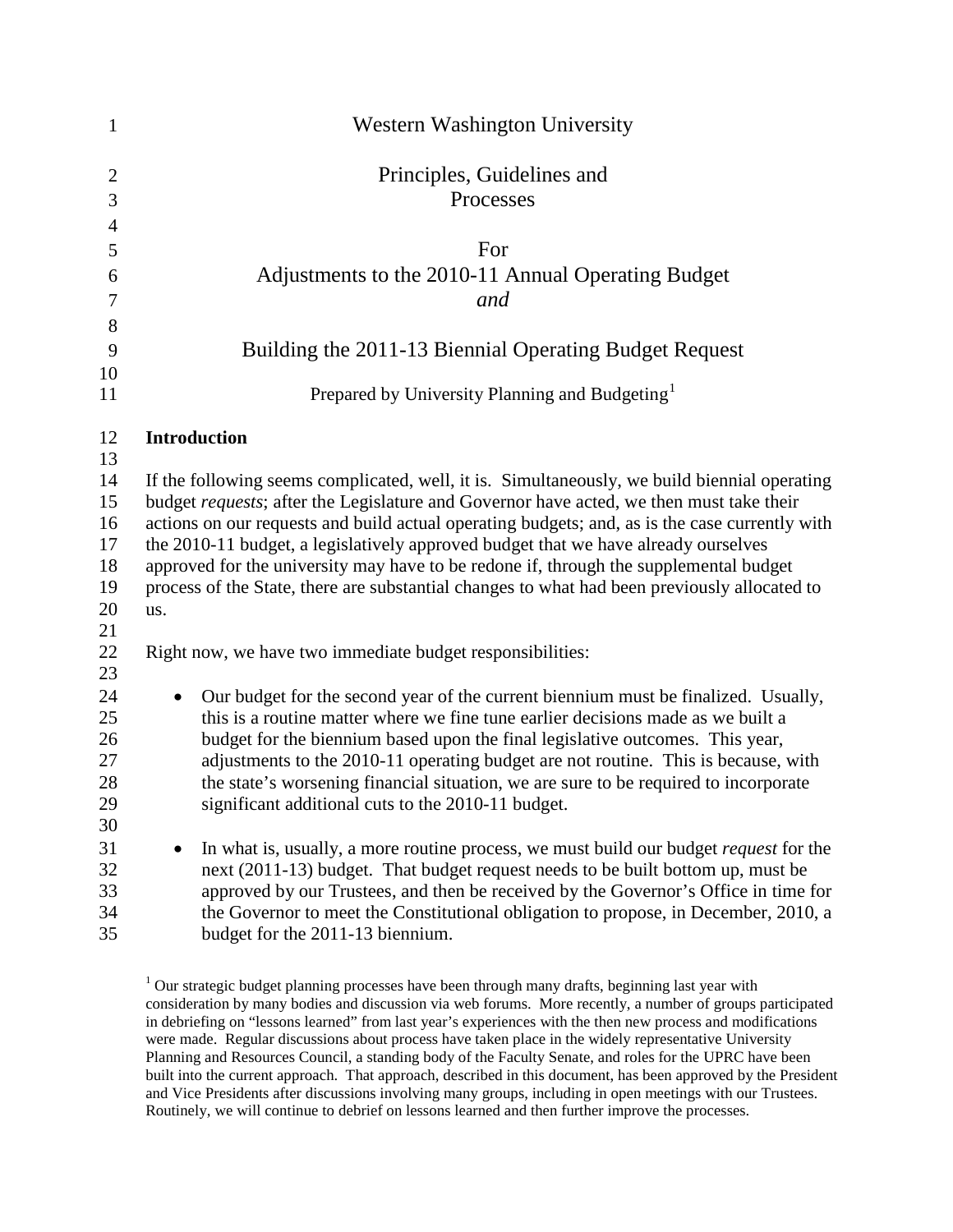1 In routine times, these budget guidelines – those for 2010-11 in particular – would have 2 been distributed in mid-December, shortly after the Governor's proposed budget was 3 announced. Her budget would have set our initial budget planning assumptions. But, this 4 time the Governor, while she was meeting her constitutional obligations to provide a 5 balanced budget proposal, she herself vigorously opposed it and would be introducing 6 another budget in January. So, it was necessary to wait until the budget picture clarified 7 and, until very recently, that budget picture has been changing dramatically and day-by-day. 8 To not have waited would risk either asking people to plan for disaster scenarios that ended 9 up not coming to pass or, possibly, setting targets too low and then having to redo the 10 process at the last minute. 11 12 Still, while having to postpone the circulation of these guidelines, the basic assumptions 13 contained herein have been shared, over the past two months, with planning unit and 14 governance leaders; planning unit leaders have initiated discussion of budget reduction 15 possibilities within their units; centrally, over a dozen institution-wide approaches to 16 reducing budgets have been aggressively analyzed; and the original time-line has been 17 stretched to allow for open discussion and consideration while still meeting deadlines set by 18 the need for Board of Trustee action. 19 20 The document is long. But, then, much territory is covered. In what follows, you will find: 21 22 Priorities, Principles and Guidelines: 23 • First, the priorities, principles and guidelines that apply to all budget processes, 24 • Then, those that apply specifically to the 2010-11 adjustment process, 25 • Followed by those that pertain just to building the 2011-13 Biennial Operating 26 Budget Request 27 28 Budget Processes 29 • For the 2010-11 adjustment process 30 • For building the 2011-13 Biennial Operating Budget Request 31 32 33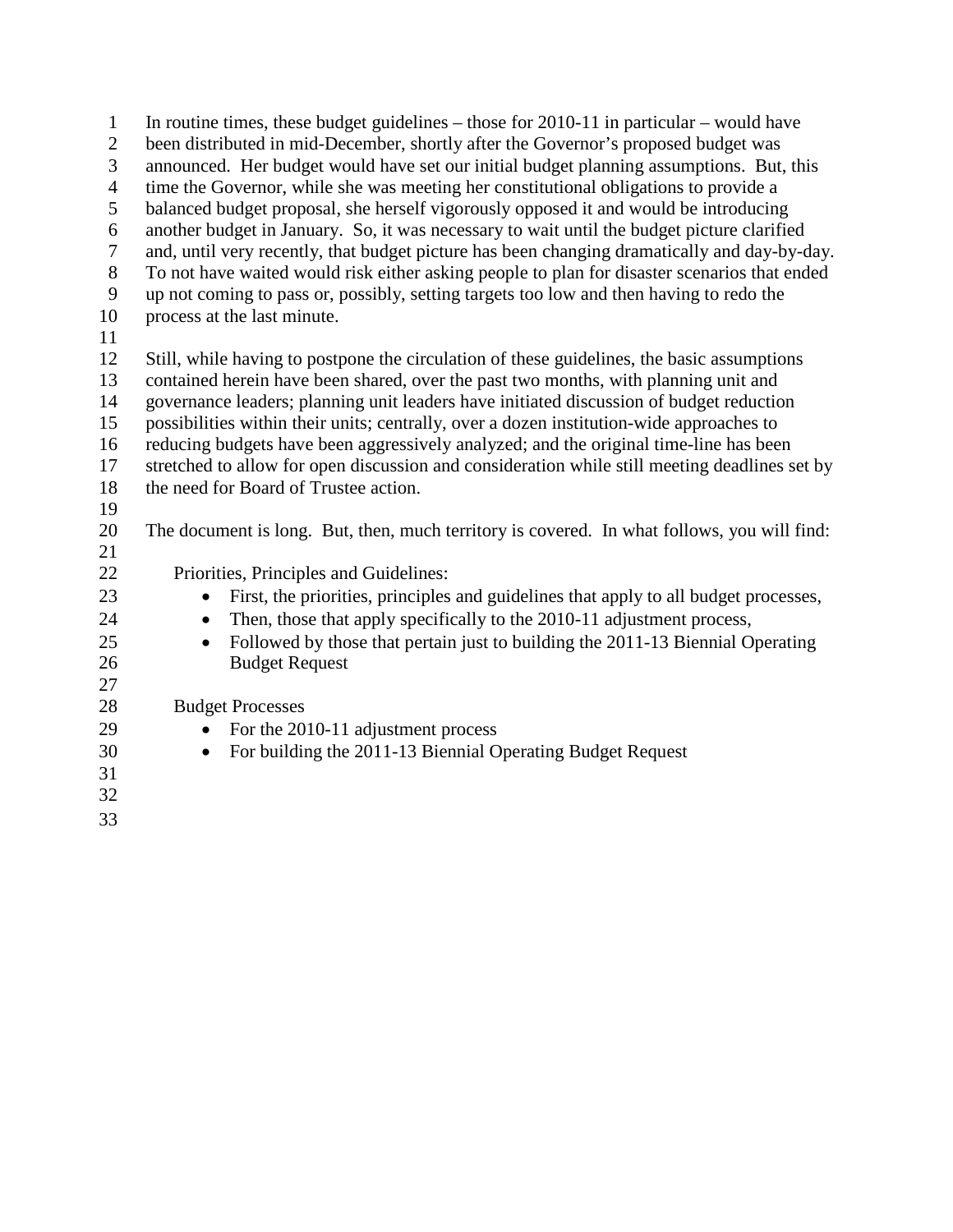| $\mathbf{1}$<br>$\overline{c}$<br>3                                  |    | I<br><b>Priorities, Guidelines, and Planning Assumptions</b>                                                                                                                                                                                                                                                                                                                                                                                                                                                                                                                                                                                                                                                                                                                                                                                                                                          |
|----------------------------------------------------------------------|----|-------------------------------------------------------------------------------------------------------------------------------------------------------------------------------------------------------------------------------------------------------------------------------------------------------------------------------------------------------------------------------------------------------------------------------------------------------------------------------------------------------------------------------------------------------------------------------------------------------------------------------------------------------------------------------------------------------------------------------------------------------------------------------------------------------------------------------------------------------------------------------------------------------|
| $\overline{4}$<br>$\mathfrak{S}$                                     |    | <b>Encompassing Priorities and Principles</b>                                                                                                                                                                                                                                                                                                                                                                                                                                                                                                                                                                                                                                                                                                                                                                                                                                                         |
| 6<br>7<br>$8\,$                                                      |    | The following priorities and guidelines should shape our budget recommendations and the<br>ways in which we formulate them:                                                                                                                                                                                                                                                                                                                                                                                                                                                                                                                                                                                                                                                                                                                                                                           |
| 9<br>10<br>11<br>12                                                  |    | 1. Fulfilling WWU's distinctive and core academic mission is our highest priority.<br>During each planning cycle, more specific yet congruent priorities should be<br>developed collectively and clearly communicated at the unit and university levels.                                                                                                                                                                                                                                                                                                                                                                                                                                                                                                                                                                                                                                              |
| 13<br>14<br>15                                                       | 2. | Among choices equally central to the university's core mission, maintaining<br>programs of higher quality will be a priority.                                                                                                                                                                                                                                                                                                                                                                                                                                                                                                                                                                                                                                                                                                                                                                         |
| 16<br>17<br>18<br>19<br>20<br>21<br>22                               |    | 3. As one consequence of the priority we attach to protecting high quality, planning<br>units may need to consider major program reductions or eliminations. Because of<br>the sensitive nature of such proposals, we have a separate policy and (as of this<br>writing, draft) implementation process tailored for consideration of such possibilities.<br>That policy, and not the process below, should be followed where major program<br>reductions or eliminations are to be considered.                                                                                                                                                                                                                                                                                                                                                                                                        |
| 23<br>24<br>25<br>26                                                 |    | 4. A university is its people; an exceptional university is also a community of caring<br>colleagues. After core mission and high quality considerations, a priority will be to<br>minimize the impacts of position reductions for current employees.                                                                                                                                                                                                                                                                                                                                                                                                                                                                                                                                                                                                                                                 |
| 27<br>28<br>29<br>30<br>31<br>32                                     |    | 5. All members of the University Community – faculty, staff and students, should have<br>the opportunity to share ideas, proposals, issues, and concerns at the outset of<br>biennial and annual budgeting and planning and, as the process proceeds "bottom<br>up," to effectively propose improvements and adjustments through representative<br>and governance bodies.                                                                                                                                                                                                                                                                                                                                                                                                                                                                                                                             |
| 33<br>34<br>35<br>36<br>37<br>38<br>39<br>40<br>41<br>42<br>43<br>44 |    | 6. Priorities and objectives specific to a particular planning process should be<br>developed by asking how our distinctive academic mission is best currently realized<br>based upon thoughtful analysis and shared reflection on external opportunities and<br>threats as well as critical examination of internal strengths and vulnerabilities. Do<br>consult the university-level SCOT analysis; review, revise as necessary, and rely<br>upon the analyses of the each unit's strengths, challenges, opportunities, and threats,<br>including articulated unit-level priorities that were developed last year as a part of<br>each planning unit's 2011-13 strategic budget planning process. (Budget reduction<br>proposals will, again, be presented by each planning unit in terms of their<br>relationships to these university-level and planning unit-level strategic<br>considerations.) |
| 45<br>46                                                             |    | 7. Decisions should be shaped by thoughtful consideration of data, analyses,<br>projections, and peer benchmarks.                                                                                                                                                                                                                                                                                                                                                                                                                                                                                                                                                                                                                                                                                                                                                                                     |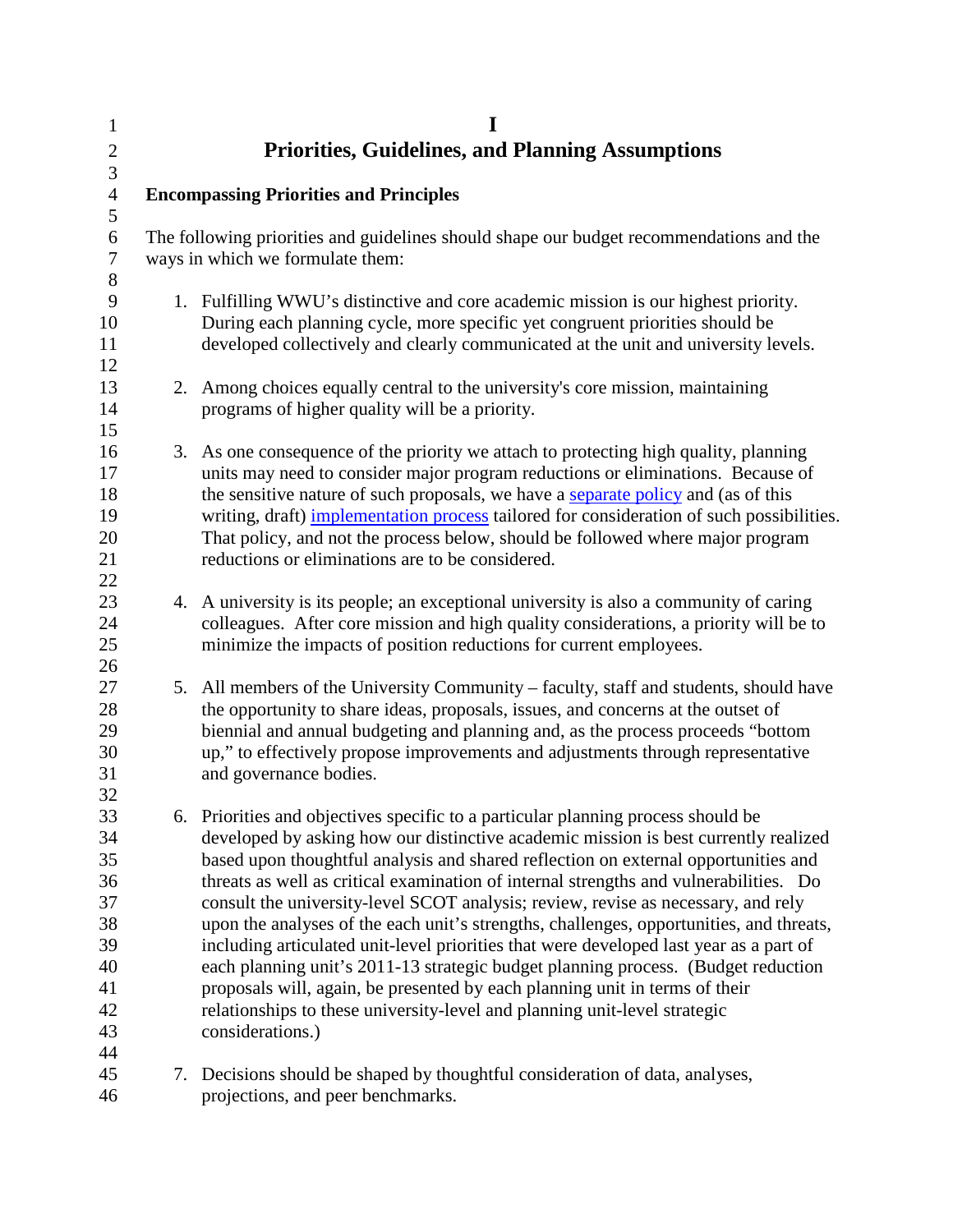| $\mathbf{1}$     |    |                                                                                                                                                                                       |
|------------------|----|---------------------------------------------------------------------------------------------------------------------------------------------------------------------------------------|
| $\overline{c}$   |    | 8. Certainly consider further operational efficiencies and revenue opportunities.                                                                                                     |
| 3                |    |                                                                                                                                                                                       |
| $\overline{4}$   |    | 9. Decisions and processes will be fully compliant with state statute, university policies,                                                                                           |
| 5                |    | shared governance responsibilities, both Faculty and Professional Staff Organization                                                                                                  |
| 6                |    | handbooks, and contractual obligations including all collectively bargained union                                                                                                     |
| $\boldsymbol{7}$ |    | agreements. The university shall continue to make good faith efforts to prevent an                                                                                                    |
| $8\,$            |    | adverse impact on the university's affirmative action commitments during difficult                                                                                                    |
| 9                |    | budget times.                                                                                                                                                                         |
| 10               |    |                                                                                                                                                                                       |
| 11               |    | 10. Last year, we made considerable progress toward a strategic budget process that was                                                                                               |
| 12               |    | transparent, strategic, well-informed by appropriate analyses, and "bottom up."                                                                                                       |
| 13               |    | However, across planning units, the progress was uneven. Campus expectations for                                                                                                      |
| 14               |    | openness and transparency remain appropriately high. We all, at all levels, share                                                                                                     |
| 15               |    | responsibility for demanding and for achieving significant further progress.                                                                                                          |
| 16               |    |                                                                                                                                                                                       |
| 17               |    |                                                                                                                                                                                       |
| 18               |    | Assumptions and Approaches Specific to the Supplemental 2010-11 Budget                                                                                                                |
| 19               |    |                                                                                                                                                                                       |
| 20<br>21         |    | 1. We are a ways from knowing what Western's 2010-11 budget will actually be. That will                                                                                               |
|                  |    | be known only after the Legislature acts, perhaps in March. Still, we must proceed and                                                                                                |
| 22<br>23         |    | that requires making assumptions. Our planning assumptions follow from the "Book 2"<br>budget submitted by the Governor on January 11 <sup>th</sup> , and the House and Senate budget |
| 24               |    | proposals announced the week of February 21 <sup>st</sup> .                                                                                                                           |
| 25               |    |                                                                                                                                                                                       |
| 26               | 2. | All three budget proposals (Governor's, House, Senate) require us to further reduce our                                                                                               |
| 27               |    | budget for 2010-11 beyond the levels of the substantial reductions developed bottom up                                                                                                |
| 28               |    | during last year's budget process. Using the three budget <i>proposals</i> now available from                                                                                         |
| 29               |    | Olympia, preliminary targets for these additional reductions have been set by vice                                                                                                    |
| 30               |    | presidential area.                                                                                                                                                                    |
| 31               |    |                                                                                                                                                                                       |
| 32               |    | 3. Last time around, a \$44M biennial reduction became a less dramatic \$6M annual base                                                                                               |
| 33               |    | operating budget reduction through a variety of means: increased tuition revenue and                                                                                                  |
| 34               |    | federal stimulus dollars but, as importantly, changed approaches, centrally to such                                                                                                   |
| 35               |    | matters as the budgeting of reserve, interest income, and "over-realized" tuition. For                                                                                                |
| 36               |    | 2010-11, unfortunately, all those means of reducing impacts on operating budgets have                                                                                                 |
| 37               |    | been put in place. The impact of the additional 2010-11 reductions will fall more                                                                                                     |
| 38               |    | directly upon operating budgets. That having been said, centrally, leadership is                                                                                                      |
| 39               |    | analyzing options that save funds institution-wide. All have negative consequences, of                                                                                                |
| 40               |    | course, but they would cushion the degree to which planning-unit level reductions                                                                                                     |
| 41               |    | would, in the end, have to be made. These possible institution-wide approaches will be                                                                                                |
| 42               |    | shared as part of the public, transparent strategic budgeting process.                                                                                                                |
| 43               |    |                                                                                                                                                                                       |
| 44               |    | 4. It follows from opening principles 1 and 2 (protect core mission, protect quality), that                                                                                           |
| 45               |    | budget reductions are not to be made across-the-board. The earlier and larger reductions                                                                                              |
| 46               |    | were not done across-the-board (looking across programs, reductions ranged from 0% to                                                                                                 |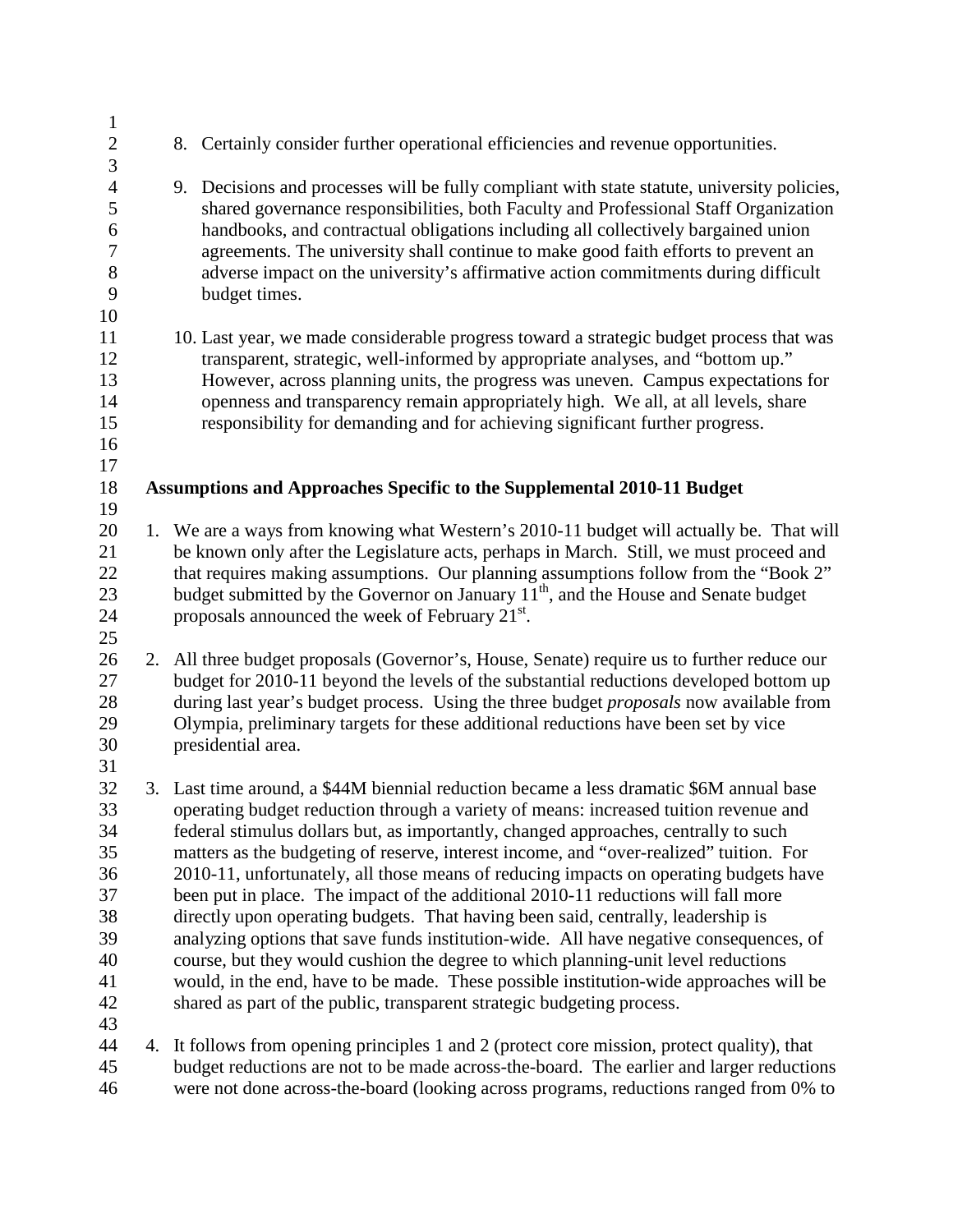1 100%). It is important, though, to judge whether or not cuts are across-the-board by 2 looking not at the initial targets but, rather, at the final results. Vice Presidents and other 3 planning unit leaders must set initial targets and these may be across-the-board because, 4 a priori, one cannot anticipate how the guiding principles should drive decisions until 5 actual proposals are available to consider. And, to compare. Typically, these targets are 6 set somewhat higher than what is expected, in the end, will be necessary. As 7 departments, colleges, divisions, then compare choices, recommended budget reductions 8 do vary, driven as they should be by our most basic strategic budgeting priorities.

9

19

10 5. As has been noted among the overall guidelines, cuts have to be made to base budgets. 11 These are permanent cuts to the state's funding for Western and so our cuts must also be 12 permanent. But, they must be made as thoughtfully as possible and with opportunities to 13 transition. However, by the time our normal budget process concludes, the 2010-11 14 fiscal year will be within days of beginning. To solve this predicament, the university 15 will use, on a one-time basis, its contingency reserve in order to fiscally allow the 16 following approach: *Reductions proposed as part of the 2010-11 budget adjustment*  17 *process become effective not at the beginning of that fiscal year but must be in place at*  18 *the end of the fiscal year*.

20 6. We are using one-time funding to buy time for us to make well considered rather than 21 simply expedient reductions. One-time funds can only be used one-time, though. It is 22 very important that true base budget reductions are proposed during the budget reduction 23 process. This is particularly important because we are told to anticipate further budget 24 cuts for the 2011-13 biennial budget appropriation. If we use the one-time funds to buy 25 time but do not make the difficult choices, we may well find ourselves in a far deeper 26 hole with no ability to buy additional time for thoughtfully considered budgeting. Where 27 it is possible for planning units to implement an approved budget reduction prior to the 28 conclusion of 2010-11, one-time savings do result and will be available to the planning 29 unit for use in 2010-11 or 2011-12.

30

31 7. Again, we are planning budgets under considerable uncertainty. We do not know where<br>32 we will finally come out. So, we must also include this proviso: the preceding we will finally come out. So, we must also include this proviso: the preceding 33 guidance, including the assumption that permanent cuts need to be in place going out of 34 2010-11 (instead of going into 2010-11) is subject to major and, perhaps, urgent revision 35 if, because of actions in Olympia, the university's situation dramatically changes.

 36 37

## 38 **Assumptions and Approaches Specific to the Building the 2011-13 Operating Budget**  39 **Request**

- 40
- 41 If there is uncertainty with respect to the 2010-11 budget, consider 2011-13. Consider it we
- 42 must do. What assumptions should be made?
- 43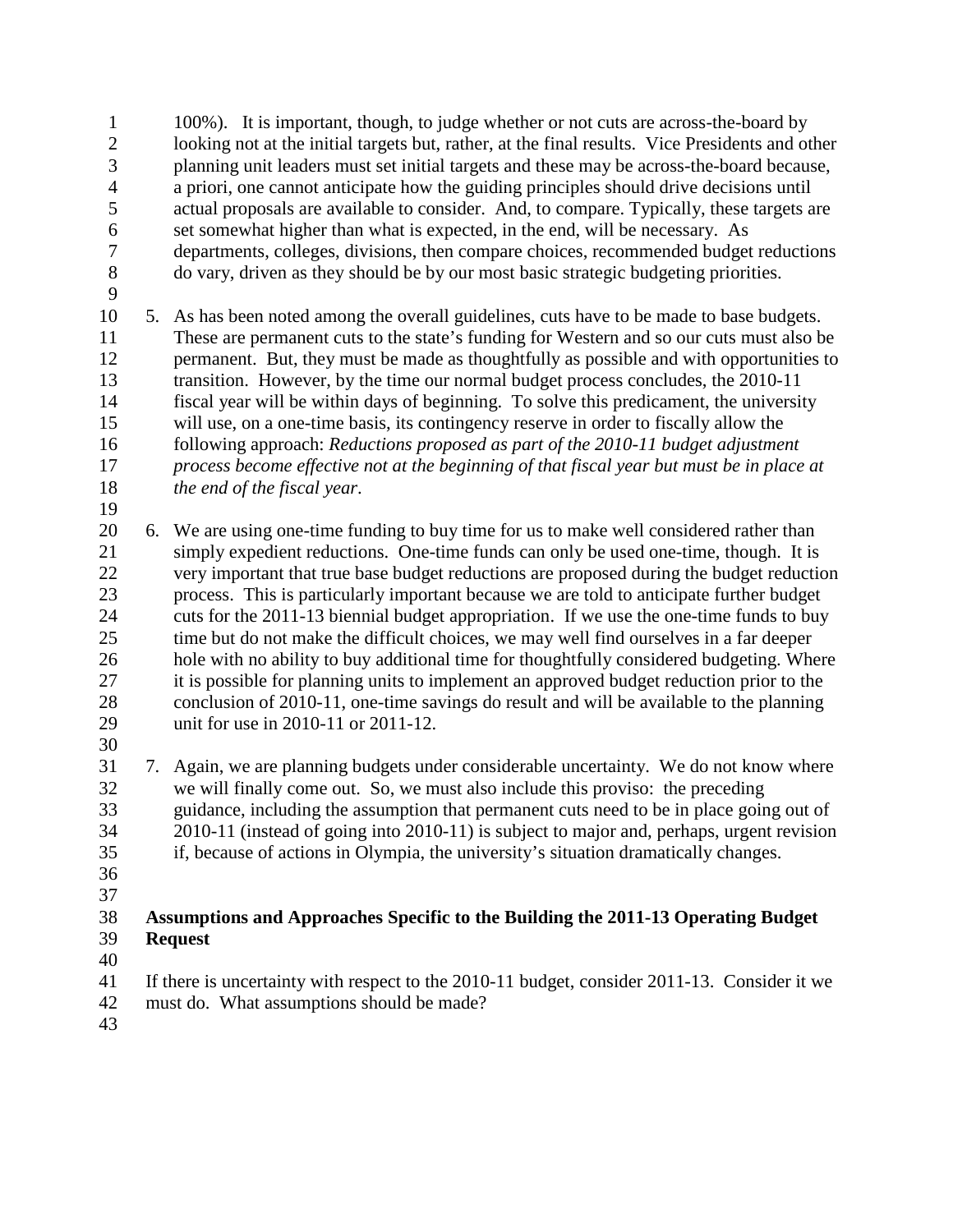1 We have been advised by legislative leadership to again expect further budget reductions – indeed, reductions bigger than those already made.<sup>[2](#page-6-0)</sup> 16 1. Assume, by vice presidential area, that initial base budgets for 2011-12 will be the 17 same as the base budget coming out of 2010-11 – i.e., base budget after supplemental 18 budget reductions are in place. 2 3 4 With that bleak introduction, we also need to remember that the 2011-13 Biennial Operating 5 Budget request is just that, a request. We and many allies are making the case, with ever 6 more force and ever more solidarity, that higher education is the clearest and most certain 7 opportunity the state has to make investments that will build brighter futures, including 8 improvements to the state's fiscal condition. Our budget requests must aggressively and 9 persuasively provide the state with opportunities to make such investments. 10 11 Consequently, we are not directing that the 2011-13 Biennial Operating Budget request be 12 built upon assumptions about further reductions. We do offer these further guidelines that 13 are in addition to the overall priorities, guidelines and planning assumptions with which this 14 document began: 15 19 20 2. Do consider initiatives to the initial base budgets. But, in so doing, please 21 understand that dollars previously cut are gone. Even if the state's economy were to 22 miraculously turn around, the state will not be adding money back simply to backfill the previous cuts. Rather, they will be asking us for new investment opportunities.<sup>[3](#page-6-1)</sup> 24 23 25 3. Do consider opportunities and initiatives that directly address societal needs.<sup>[4](#page-6-2)</sup> We 28 26 currently anticipate that any opportunities to do so will be through the provisions 27 made in the state's approach to "performance agreements."

<span id="page-6-0"></span> $2$  This follows from a combination of factors: the disappearance of federal stimulus dollars, major commitments made by the state to future investments in K-12 education; a state revenue and fiscal structure designed many decades ago and increasingly irrelevant to today's economy; and the fact that, with constitutional provisions and increasing federal strings protecting most of the state's budget from any reductions, the higher education budget is the only place left with significant dollars that is not otherwise protected.

<span id="page-6-1"></span><sup>3</sup> This does not mean that we cannot seek increased funding for operations that were reduced during the 2009-11 budget. Rather, it is in the presentation – e.g., hypothetically, if "increased baccalaureate production" is a state priority for 2011-13, then we must show how restoration of funding for a previously cut program achieves precisely that purpose.

<span id="page-6-2"></span><sup>4</sup> While this may seem to be a lot to ask in a short period of time, please understand, first, that much groundwork discussion has already taken place: e.g., through discussion of various "white papers," areas of importance to the campus identified after last year's listening process; studies, reports, and taskforce recommendations ranging from subjects of sustainability to diversity; and comprehensive campaign planning. Efforts at the planning-unit level further extend such university-wide groundwork. And, do note that, for those proposals that become part of the institutional budget proposal, there will be significant time to flesh out details prior to legislative consideration in 2011.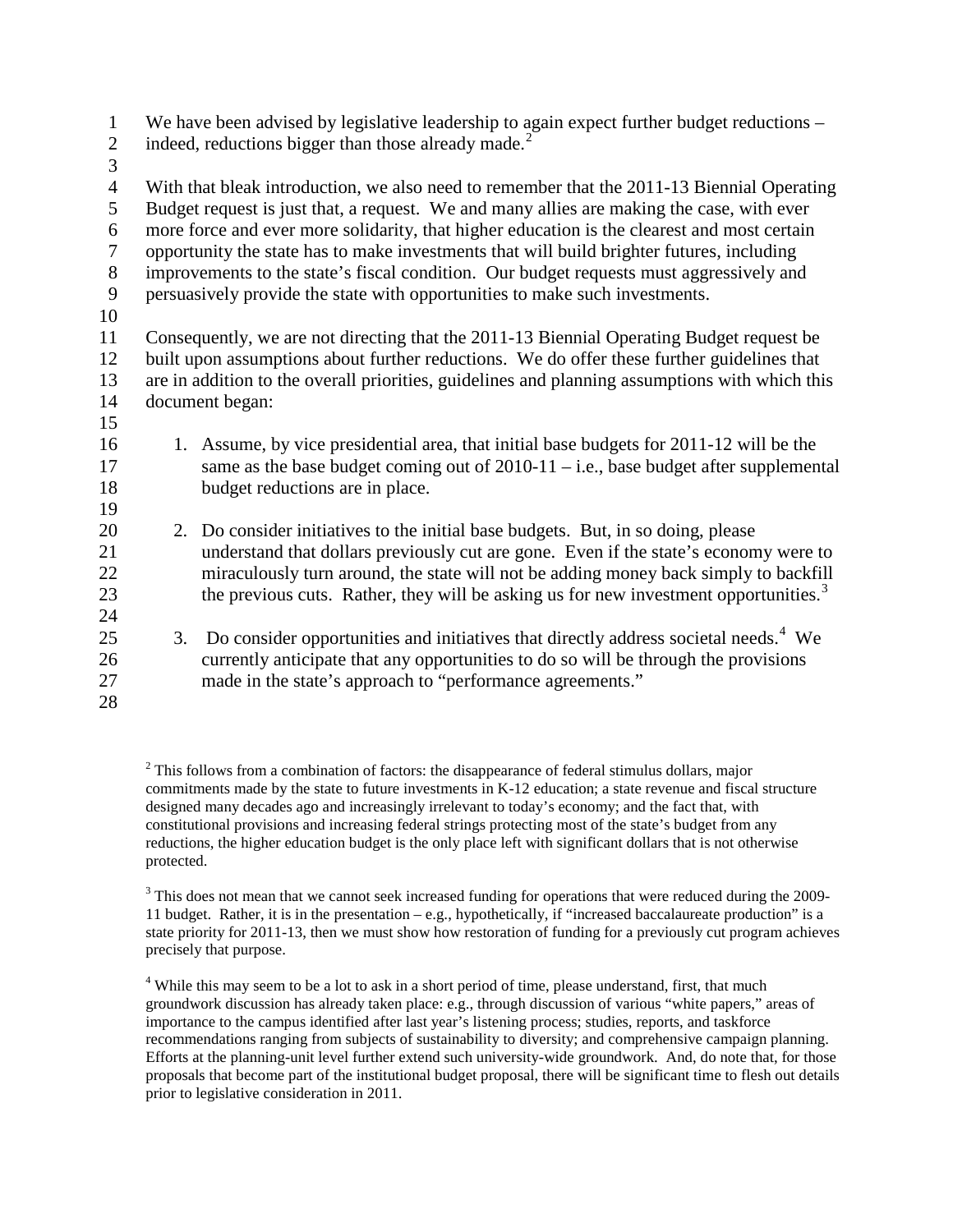| 1                | 4. The success of such initiatives – both in becoming a part of the university's request |  |  |  |
|------------------|------------------------------------------------------------------------------------------|--|--|--|
| $\overline{2}$   | and then in becoming a part of an actual appropriation down in Olympia – will be a       |  |  |  |
| 3                | function of any number of considerations necessarily including:                          |  |  |  |
| $\overline{4}$   | a. Relevance to the core mission of the university, its articulated vision, and          |  |  |  |
| 5                | strategic commitments. <sup>5</sup>                                                      |  |  |  |
| 6                | b. Direct relevance to state priorities.                                                 |  |  |  |
| $\boldsymbol{7}$ | c. Clearly defined outcomes.                                                             |  |  |  |
| 8                | d. Demonstrable and accountable relationship between investment opportunity              |  |  |  |
| 9                | and the outcomes we specify.                                                             |  |  |  |
| 10               | And possibly including:                                                                  |  |  |  |
| 11               | e. Leveraging of state investments by being a part of an effort that includes or         |  |  |  |
| 12               | has a reasonable prospect of leading to other sources of funding (federal,               |  |  |  |
| 13               | foundations, philanthropic, private sector), importantly including the                   |  |  |  |
| 14               | possibility of internal reallocation with in the planning unit to support the            |  |  |  |
| 15               | initiative.                                                                              |  |  |  |
| 16               | Partnering with other entities: national, state, local.<br>f.                            |  |  |  |
| 17               | A clear "exit strategy" if the proposed initiative does not achieve the<br>g.            |  |  |  |
| 18               | outcomes projected.                                                                      |  |  |  |
| 19               |                                                                                          |  |  |  |
| 20               | 5. Given the signals currently coming from Olympia, it may seem Pollyannaish to be       |  |  |  |
| 21               | starting our process of 2011-13 budget requests with direction to consider budget        |  |  |  |
| 22               | increases. We must, though, provide the state with means out of its predicament          |  |  |  |
| 23               | rather than abdicate and accelerate the slide down. Further, the state's economy will,   |  |  |  |
| 24               | eventually turn around and, to the extent we are ahead in charting paths to brighter     |  |  |  |
| 25               | futures through greater investment in higher education, we $-$ and Washington $-$ will   |  |  |  |
| 26               | come out ahead. For 2011-13, though? The legislature will act. And, when they do,        |  |  |  |
| 27               | we have our established (and recently tested) strategic budgeting processes available    |  |  |  |
| 28               | to move from budget request to operating budget.                                         |  |  |  |
| 29               |                                                                                          |  |  |  |

<span id="page-7-0"></span><sup>&</sup>lt;sup>5</sup> Relevance to core mission and strategic direction and direct relevance to state priorities are probably key. Both are moving targets. On the university side, do state abreast of the emerging consistencies among the "100 conversations" approach to defining purposes for a publicly purposed university. On the state side, there are the obvious priorities surrounding efficiency, effectiveness, access, and time-to-degree. Keep up with the priorities expressed through the "performance agreements" process. While "high demand degrees" is still the mantra in many quarters, do recognize that, when it comes to funding such programs, the bulk of the funding has to go to the many academic and non-academic programs essential for the success of the program. Figuring this stuff out – what's working in Olympia today -- can be a challenge: do think creatively and call upon the advice of Deans, Vice Presidents, and our university relations colleagues.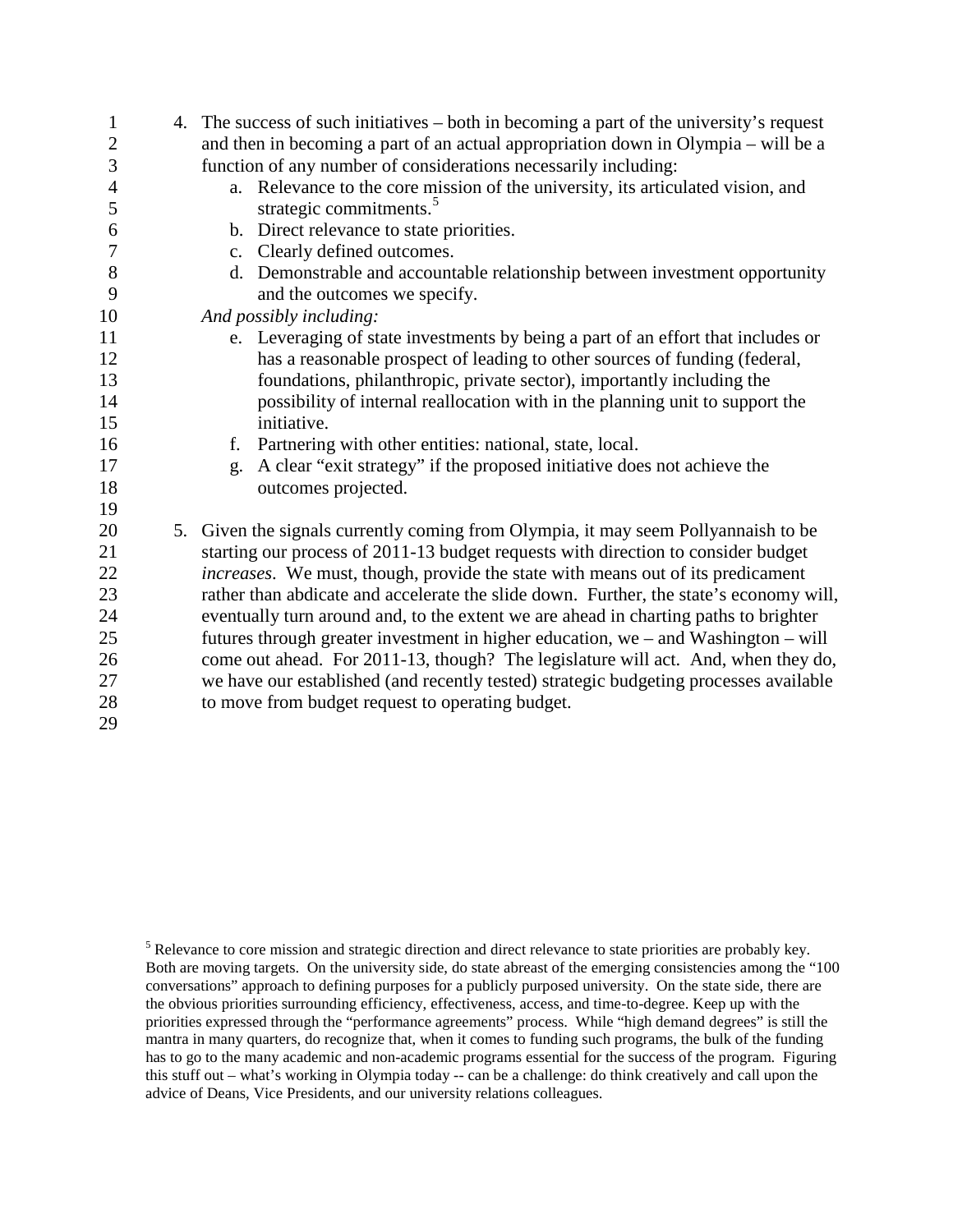| $\mathbf{1}$     |    |                                                                                                                                                            |
|------------------|----|------------------------------------------------------------------------------------------------------------------------------------------------------------|
| $\overline{2}$   |    | $\mathbf{I}$                                                                                                                                               |
| 3                |    | <b>Campus-Level Process for</b>                                                                                                                            |
| $\overline{4}$   |    | <b>Changes to Year Two of Biennial Operating Budget</b>                                                                                                    |
| 5                |    | (Including Supplemental Budget Changes)                                                                                                                    |
| 6                |    |                                                                                                                                                            |
| $\boldsymbol{7}$ |    |                                                                                                                                                            |
| $8\,$            |    | Through the fall and with wide involvement, the university developed a campus-level                                                                        |
| 9                |    | process for considering changes to the second year of a biennial operating budget. In                                                                      |
| 10               |    | normal times, this is a routine matter involving reaffirming and fine tuning the previously                                                                |
| 11               |    | drafted second-year budget before submitting it for trustee action. This time, though, we                                                                  |
| 12               |    | will certainly need to make further reductions in the year two budget.                                                                                     |
| 13               |    |                                                                                                                                                            |
| 14               |    | The process should be shaped and guided by the priorities and guidelines presented in                                                                      |
| 15               |    | Section I of this document. The process, per se, has these steps:                                                                                          |
| 16               |    |                                                                                                                                                            |
| 17               |    | 1. As explained in Section I of this document, preliminary budget reduction targets                                                                        |
| 18               |    | have been set by vice presidential area based upon the budget proposals of the                                                                             |
| 19               |    | Governor, House, and Senate. Vice Presidents, working with Deans and directors,                                                                            |
| 20               |    | will set preliminary budget reduction targets for the units within their areas of                                                                          |
| 21               |    | responsibility.                                                                                                                                            |
| 22<br>23         |    |                                                                                                                                                            |
| 24               |    | 2. These reduction targets should be considered permanent and recurring but effective<br>for 2011-12 (at the end rather than at the beginning of 2010-11). |
| 25               |    |                                                                                                                                                            |
| 26               |    | 3. Based on originally submitted 2010-11 Annual Operating Budget plans, and                                                                                |
| 27               |    | following "bottom up" and consultative processes, Planning Units will prepare                                                                              |
| 28               |    | updated 2010-11 Operating Budget proposals including budget reductions.                                                                                    |
| 29               |    | Reductions must be fully realized through permanent base budget reductions                                                                                 |
| 30               |    | effective with the beginning of FY 2011-12.                                                                                                                |
| 31               |    |                                                                                                                                                            |
| 32               |    | 4. In April 2010, Planning Unit budget proposals for 2010-11 will be available to the                                                                      |
| 33               |    | campus through the web and will be presented through formal budget presentations.                                                                          |
| 34               |    |                                                                                                                                                            |
| 35               | 5. | A critical function of these presentations is to allow all possibly affected units and                                                                     |
| 36               |    | campus leaders to fully understand and offer comment on proposals coming from                                                                              |
| 37               |    | other units. Members of the budget panel are listed below:                                                                                                 |
| 38               |    | Planning Unit Leaders, including the President, Vice Presidents, Deans, and<br>a.                                                                          |
| 39               |    | others as listed in Appendix A;                                                                                                                            |
| 40               |    | b. University Planning and Budgeting Executive Director;                                                                                                   |
| 41               |    | Faculty Senate President or designee;<br>c.                                                                                                                |
| 42               |    | University Planning and Resources Council Chair or designee;<br>d.                                                                                         |
| 43               |    | Professional Staff Organization President or designee;<br>e.                                                                                               |
| 44<br>45         |    | Associated Students President or designee;<br>f.                                                                                                           |
| 46               |    | A classified staff representative; and<br>g.<br>Others as may be subsequently determined to be appropriate by this panel.<br>h.                            |
|                  |    |                                                                                                                                                            |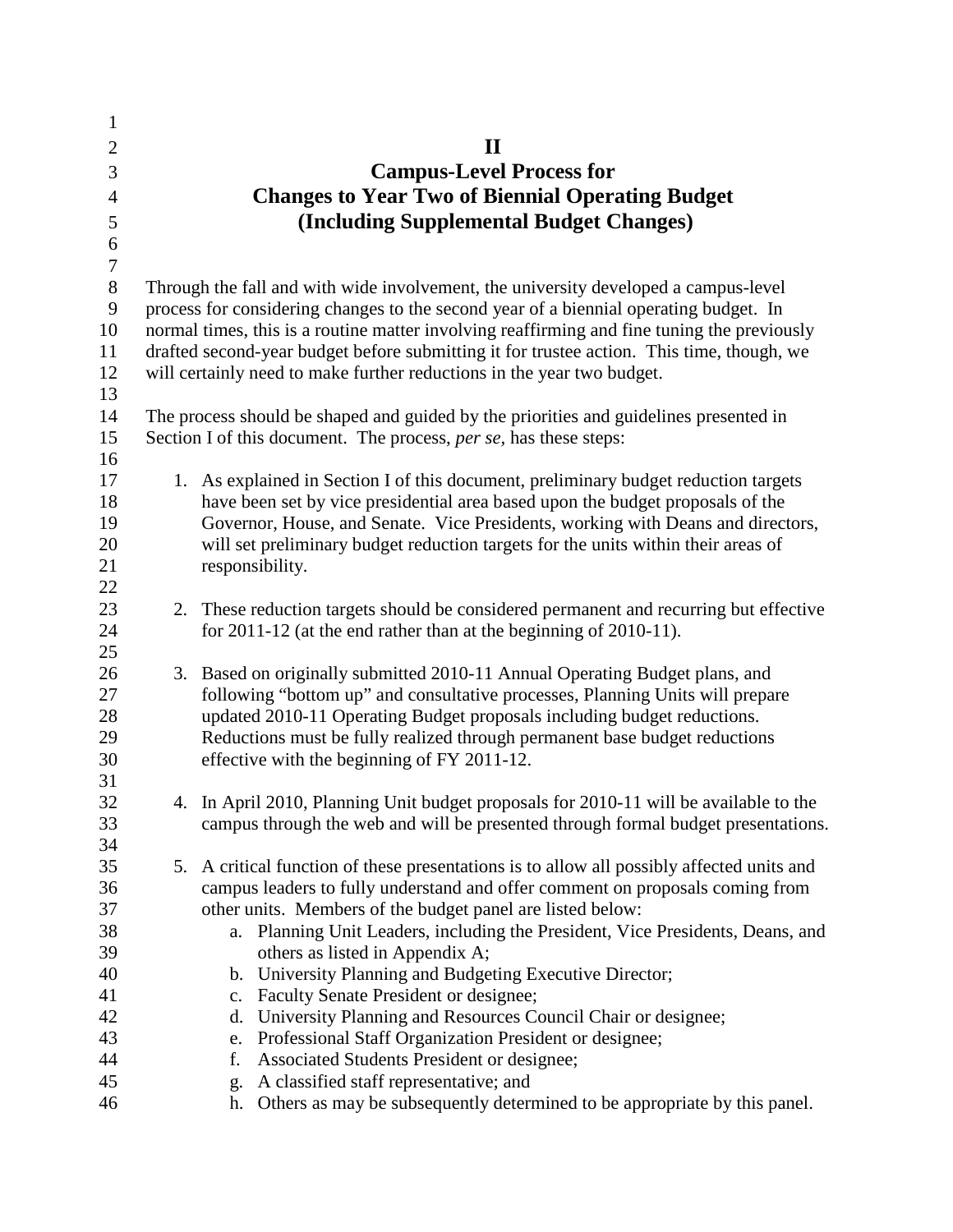| $\mathbf{1}$<br>$\overline{2}$ | 6. The Planning Unit presentations will be posted to the web for public comment and<br>will include: |  |  |  |
|--------------------------------|------------------------------------------------------------------------------------------------------|--|--|--|
| 3                              |                                                                                                      |  |  |  |
| $\overline{4}$                 | a. Description of Planning Unit principles and planning assumptions (beyond                          |  |  |  |
| 5                              | those stated at the university level) as well as the unit's longer-term vision.                      |  |  |  |
| 6                              |                                                                                                      |  |  |  |
| $\tau$                         | b. Description of the bottom-up, transparent process used by the Planning Unit                       |  |  |  |
| $8\,$                          | to develop their proposal.                                                                           |  |  |  |
| 9                              |                                                                                                      |  |  |  |
| 10                             | c. For each proposed budget reduction:                                                               |  |  |  |
| 11                             | i. Budget impact                                                                                     |  |  |  |
| 12                             | ii. Consequences                                                                                     |  |  |  |
| 13                             | iii. Relationship to university-level and unit-level guiding principles,                             |  |  |  |
| 14                             | planning assumptions, and SCOT analyses                                                              |  |  |  |
| 15                             | iv. Relationship to longer-term vision for the Planning Unit.                                        |  |  |  |
| 16                             | Some sense of priority: i.e., if not all proposed reductions are needed,<br>V.                       |  |  |  |
| 17                             | in what order would the unit take them off the list.                                                 |  |  |  |
| 18                             |                                                                                                      |  |  |  |
| 19                             | d. Proposals may also include opportunities for new investment in the Planning                       |  |  |  |
| 20                             | Unit (addressing the same for factors noted in "c" above for proposed budget                         |  |  |  |
| 21                             | reductions).                                                                                         |  |  |  |
| 22                             |                                                                                                      |  |  |  |
| 23                             | e. New community suggestions for cost savings will be solicited by UPB and                           |  |  |  |
| 24                             | posted to the community forum; these suggestions should be reviewed,                                 |  |  |  |
| 25                             | considered and discussed by Planning Units in formulating budget proposals.                          |  |  |  |
| 26                             |                                                                                                      |  |  |  |
| 27                             | 7. Drawing upon the proposals of the Planning Units presented, and upon public advice                |  |  |  |
| 28                             | and comment from the web-posting of these proposals, the President, Vice Presidents                  |  |  |  |
| 29                             | and College Deans, supported by the University Planning and Budgeting executive                      |  |  |  |
| 30                             | director, will work collegially to draft and recommend a proposed budget for the                     |  |  |  |
| 31                             | university. They will present this budget recommendation on the web and in open                      |  |  |  |
| 32                             | forums, and with campus governance groups, for advice and comment. After                             |  |  |  |
| 33                             | thorough consideration of all advice, working with the President, they will then                     |  |  |  |
| 34                             | finalize a budget proposal for consideration by the trustees.                                        |  |  |  |
| 35                             |                                                                                                      |  |  |  |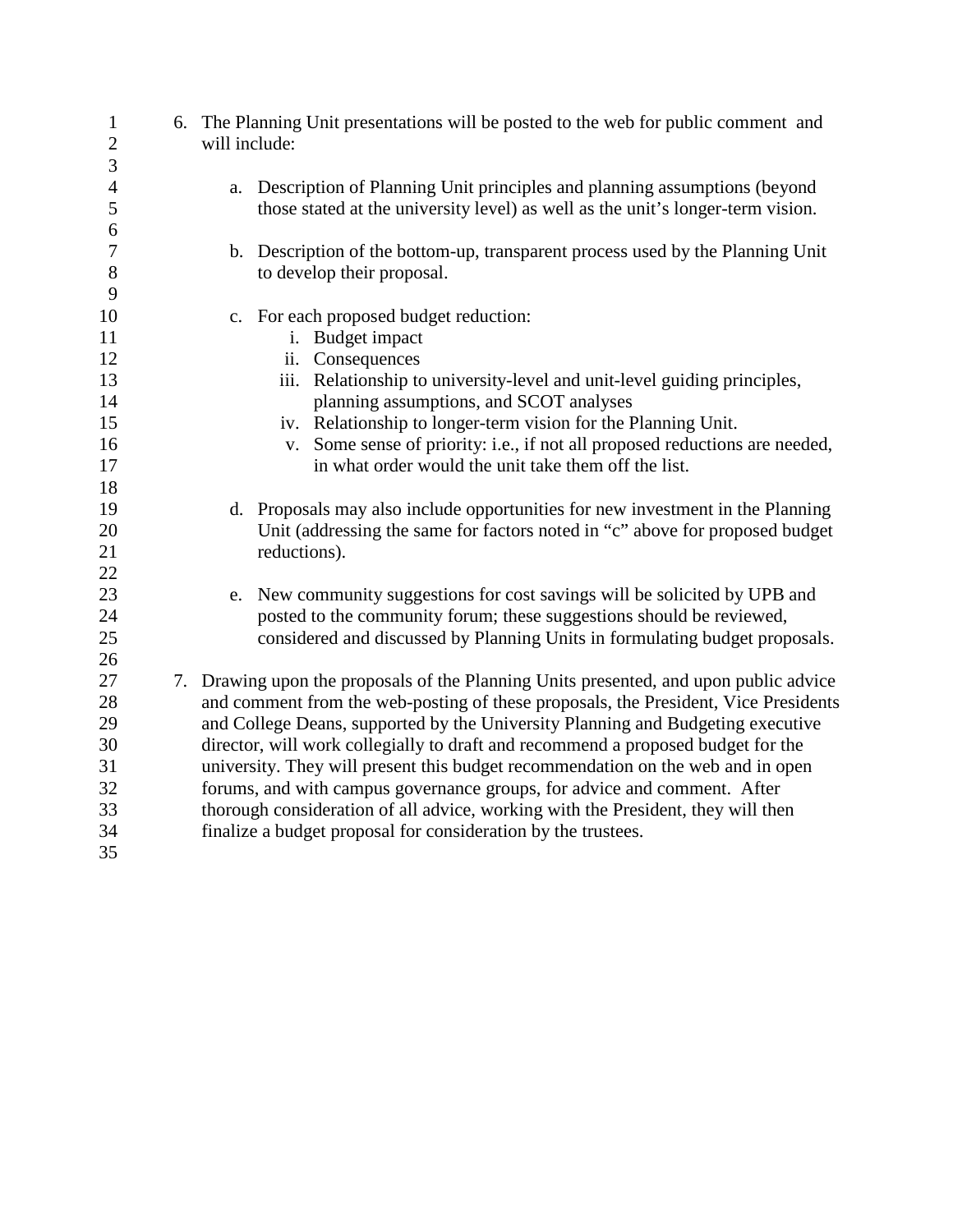| $\mathbf{1}$   |                                                                           |                                                                                                  |  |  |
|----------------|---------------------------------------------------------------------------|--------------------------------------------------------------------------------------------------|--|--|
| $\overline{2}$ |                                                                           | Ш                                                                                                |  |  |
| 3              | <b>Campus-Level Process for Developing the 2011-13 Biennial Operating</b> |                                                                                                  |  |  |
|                |                                                                           |                                                                                                  |  |  |
| $\overline{4}$ |                                                                           | <b>Budget Request</b>                                                                            |  |  |
| 5              |                                                                           |                                                                                                  |  |  |
| 6              |                                                                           |                                                                                                  |  |  |
| $\overline{7}$ |                                                                           | Through the fall and with wide involvement, the university developed a campus-level              |  |  |
| 8              |                                                                           | process for building a biennial operating budget request. Our need to build the 2011-13          |  |  |
| 9              |                                                                           | biennial operating budget request will be the first test of this process. In testing it, we will |  |  |
| 10             |                                                                           | learn. And, regularly improve it.                                                                |  |  |
| 11             |                                                                           |                                                                                                  |  |  |
| 12             |                                                                           | The process should be shaped and guided by the priorities, guidelines and planning               |  |  |
| 13             |                                                                           | assumptions presented in Section I of this document. The process, per se, has these steps:       |  |  |
| 14             |                                                                           |                                                                                                  |  |  |
| 15             |                                                                           | 1. Within vice presidential areas, Vice Presidents continue to work with their constituent       |  |  |
| 16             |                                                                           | units and, through discussion, elaborate upon the planning assumptions outlined in               |  |  |
| 17             |                                                                           | Section I of this document.                                                                      |  |  |
| 18             |                                                                           |                                                                                                  |  |  |
| 19             |                                                                           | 2. For purposes of planning and budgeting, the vice presidential areas comprise one or           |  |  |
| 20             |                                                                           | more "Planning Units." Those 17 Planning Units are identified in Appendix A. Within              |  |  |
| 21             |                                                                           | these Planning Units, leaders will assure opportunities for "bottom up" participation in         |  |  |
| 22             |                                                                           | transparent exploration of possibilities for a full range of strategic budget considerations:    |  |  |
| 23             |                                                                           | e.g., initiatives, budget savings, revenue increases, new or reorganized approaches,             |  |  |
| 24             |                                                                           | reallocations,  Recognizing the significant differences among Planning Units, no                 |  |  |
| 25             |                                                                           | specific "bottom up" process has been specified. Rather, Planning Unit Leaders,                  |  |  |
| 26             |                                                                           | working with their colleagues, will follow processes appropriate to the organization and         |  |  |
| 27             |                                                                           | culture of the unit.                                                                             |  |  |
| 28             |                                                                           |                                                                                                  |  |  |
| 29             | 3.                                                                        | In fall 2009, Planning Unit Leaders provided a draft 2011-13 update for each unit's              |  |  |
| 30             |                                                                           | SCOT analysis, as well as each unit's preliminary thoughts concerning planning and               |  |  |
| 31             |                                                                           | budget priorities. These draft documents were posted to the University Planning and              |  |  |
| 32             |                                                                           | Budgeting's (UPB) website for comment. Additionally, the President met with the                  |  |  |
| 33             |                                                                           | Faculty Senate's University Planning and Resources Council (UPRC) at its November                |  |  |
| 34<br>35       |                                                                           | 18, 2009, meeting to discuss Western's planning priorities for 2011-13.                          |  |  |
| 36             |                                                                           | 4. Following "bottom up" and consultative processes, Planning Units will prepare biennial        |  |  |
| 37             |                                                                           | budget proposals for both years of the upcoming biennium.                                        |  |  |
|                |                                                                           |                                                                                                  |  |  |
| 38             | 5.                                                                        | In early spring, Planning Unit budget proposals for 2011-13 will be submitted to                 |  |  |
| 39<br>40       |                                                                           | University Planning and Budget (UPB) and made available to the campus through the                |  |  |
| 41             |                                                                           | web.                                                                                             |  |  |
| 42             |                                                                           |                                                                                                  |  |  |
| 43             |                                                                           | The Planning Unit proposals should include:                                                      |  |  |
| 44             | 6.                                                                        |                                                                                                  |  |  |
| 45             |                                                                           | Description of Planning Unit principles and planning assumptions (beyond<br>a.                   |  |  |
| 46             |                                                                           | those stated at the university level) as well as the unit's longer-term vision.                  |  |  |
|                |                                                                           |                                                                                                  |  |  |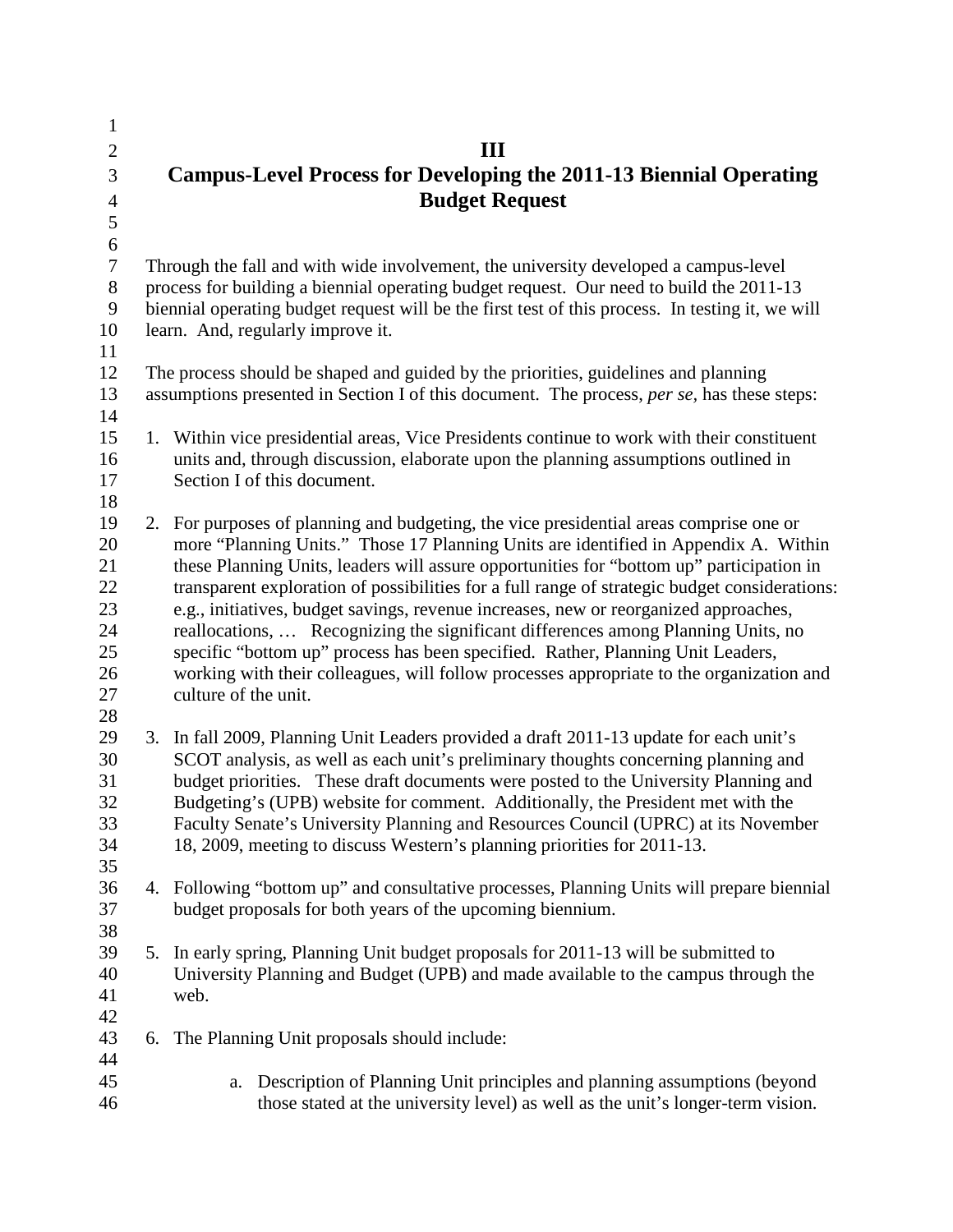| $\mathbf{1}$                                 |                                                                                                                                                                                                                                                                                                                                                                                                                                                                                                                                                                                                                             |
|----------------------------------------------|-----------------------------------------------------------------------------------------------------------------------------------------------------------------------------------------------------------------------------------------------------------------------------------------------------------------------------------------------------------------------------------------------------------------------------------------------------------------------------------------------------------------------------------------------------------------------------------------------------------------------------|
| $\sqrt{2}$<br>$\mathfrak{Z}$                 | b. Description of the bottom up, transparent process used by the Planning Unit<br>to develop their proposal.                                                                                                                                                                                                                                                                                                                                                                                                                                                                                                                |
| $\overline{4}$                               |                                                                                                                                                                                                                                                                                                                                                                                                                                                                                                                                                                                                                             |
| 5<br>6<br>$\boldsymbol{7}$                   | c. For any proposed budget reduction:<br>i. Budget impact<br>ii. Consequences                                                                                                                                                                                                                                                                                                                                                                                                                                                                                                                                               |
| 8<br>9<br>10<br>11<br>12<br>13               | iii. Relationship to university-level and unit-level guiding principles,<br>planning assumptions, and SCOT analyses<br>iv. Relationship to longer-term vision for the Planning Unit.<br>Some sense of priority: i.e., if not all proposed reductions are needed,<br>V.<br>in what order would the unit take them off the list.                                                                                                                                                                                                                                                                                              |
| 14<br>15<br>16<br>17                         | d. Proposals may also include opportunities for new investment: in the Planning<br>Unit (addressing the same for factors noted in "c" above for proposed budget<br>reduction.                                                                                                                                                                                                                                                                                                                                                                                                                                               |
| 18<br>19<br>20<br>21<br>22<br>23             | 7. Planning Unit leaders will then present their proposals to a university-wide budget panel.<br>These presentations, as always, will be recorded and broadcast via the web to the wider<br>campus community. A critical function of the presentation process is to allow all<br>possibly affected units and campus leaders to fully understand and offer comment on<br>proposals coming from other units. Members of the hearing panel are listed below:                                                                                                                                                                   |
| 24                                           | The 17 Planning Unit Leaders, including the President, Vice Presidents,<br>a.                                                                                                                                                                                                                                                                                                                                                                                                                                                                                                                                               |
| 25                                           | Deans, and others as listed in Appendix A;                                                                                                                                                                                                                                                                                                                                                                                                                                                                                                                                                                                  |
| 26                                           | b. University Planning and Budgeting executive director;                                                                                                                                                                                                                                                                                                                                                                                                                                                                                                                                                                    |
| 27                                           | c. Faculty Senate President or designee;                                                                                                                                                                                                                                                                                                                                                                                                                                                                                                                                                                                    |
| 28                                           | University Planning and Resources Council (UPRC) chair or designee;<br>d.                                                                                                                                                                                                                                                                                                                                                                                                                                                                                                                                                   |
| 29                                           | e. Professional Staff Organization President or designee;                                                                                                                                                                                                                                                                                                                                                                                                                                                                                                                                                                   |
| 30                                           | f. Associated Students President or designee;                                                                                                                                                                                                                                                                                                                                                                                                                                                                                                                                                                               |
| 31                                           | A classified staff representative; and<br>g.                                                                                                                                                                                                                                                                                                                                                                                                                                                                                                                                                                                |
| 32                                           | Others as may be subsequently determined to be appropriate by the hearing<br>h.                                                                                                                                                                                                                                                                                                                                                                                                                                                                                                                                             |
| 33                                           | panel.                                                                                                                                                                                                                                                                                                                                                                                                                                                                                                                                                                                                                      |
| 34<br>35<br>36<br>37<br>38<br>39<br>40<br>41 | 8. Drawing upon the proposals of the Planning Units presented at the budget hearings, and<br>upon public advice and comment from the web-posting of these proposals, the President,<br>Vice Presidents and College Deans, supported by the University Planning and Budgeting<br>executive director, will work collegially to draft and recommend a proposed biennial<br>operating budget request for the university. The 2011-13 operating budget request<br>recommendation will be posted on the web and discussed in open forums with campus<br>governance groups; advice and comment will be actively sought and valued. |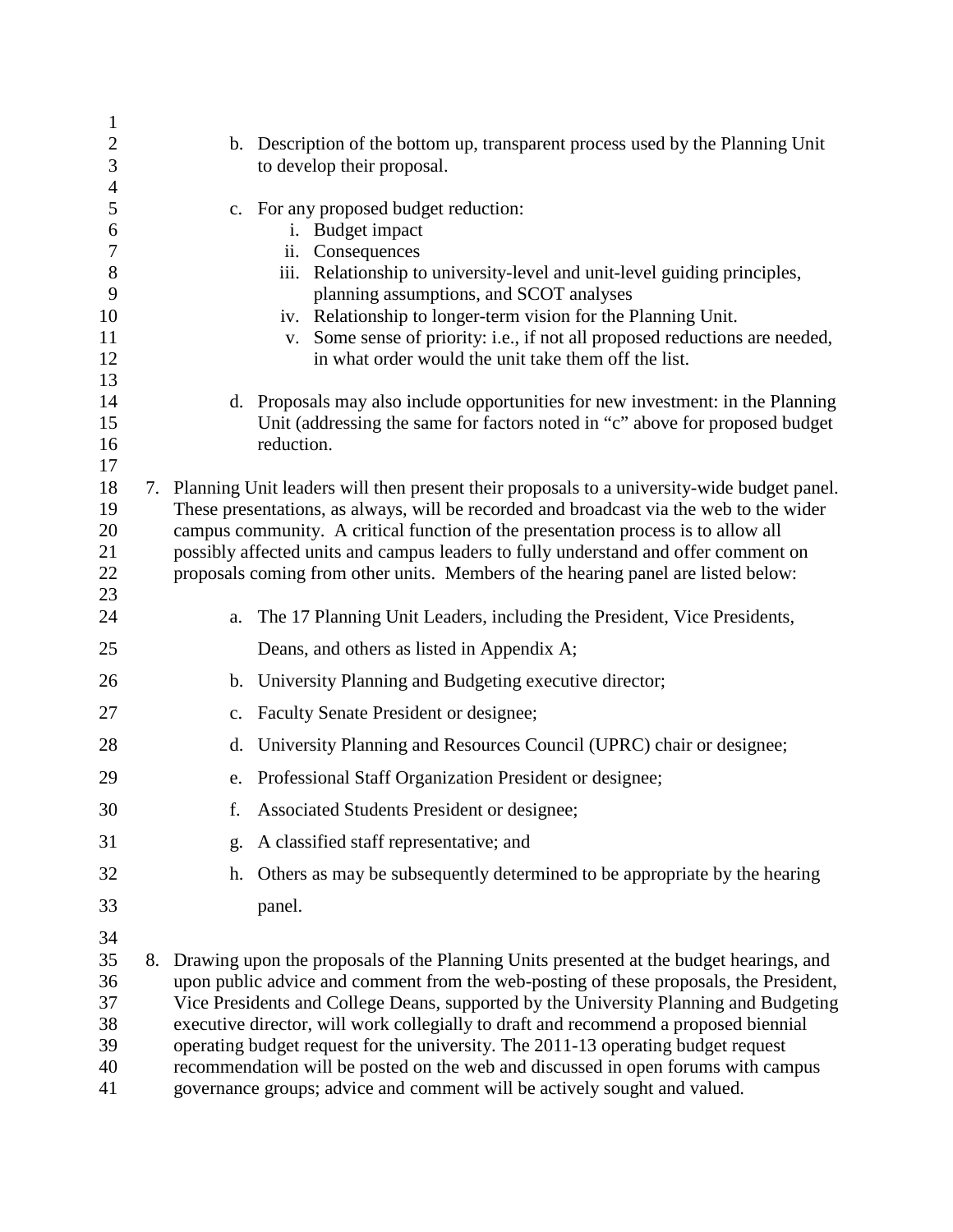$\frac{1}{2}$ 

- 2 9. After thorough consideration of all advice, the President will then finalize the 2011-13 3 Biennial Operating Budget request for consideration and approval by the Board of 4 Trustees in June 2009  $\frac{5}{6}$
- 6 10. The 2011-13 Biennial Operating Budget request will be submitted to the Governor on
	- September 1, 2010.
- 8